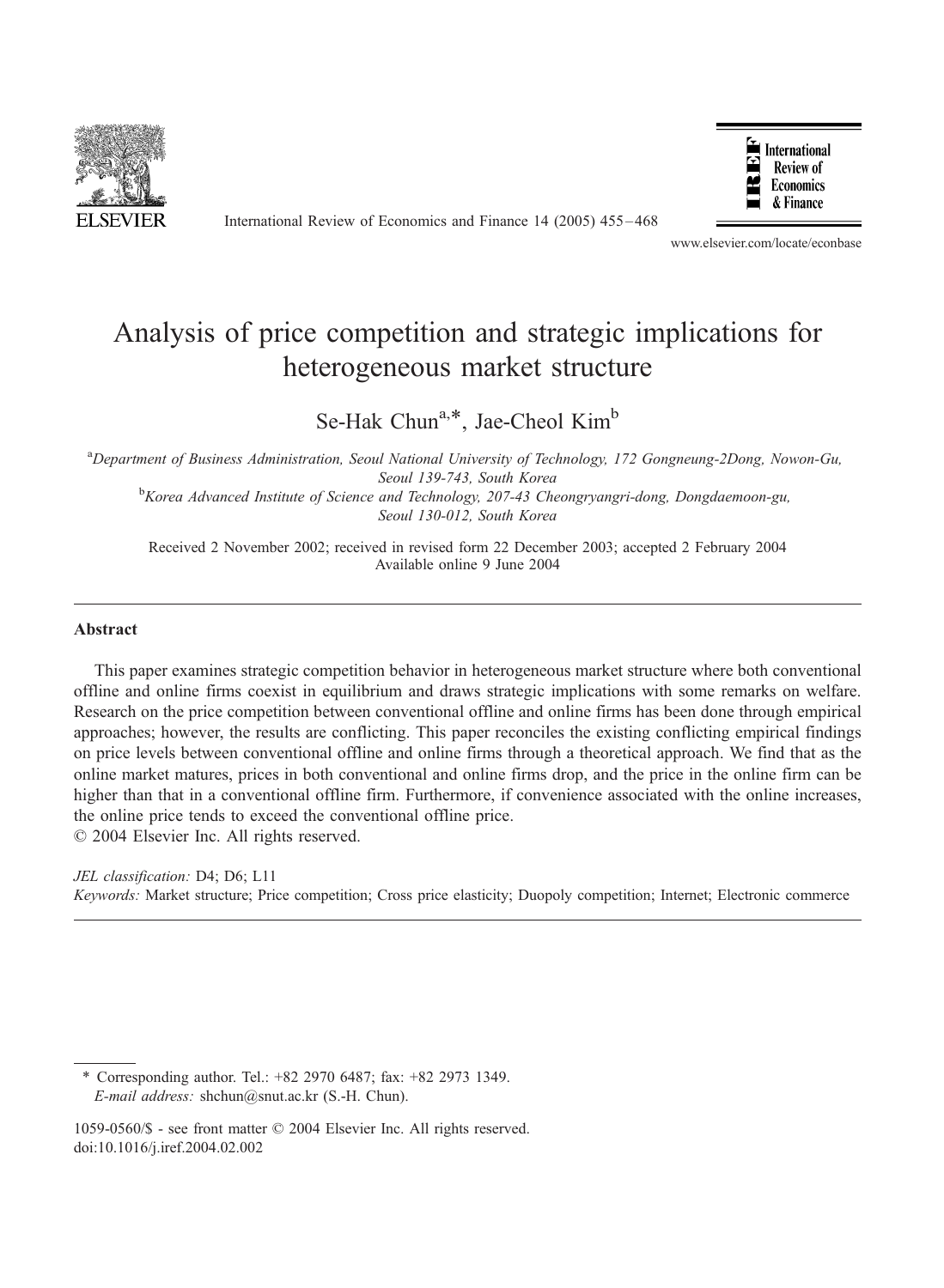### 1. Introduction

The Internet has fundamentally changed the commerce environment, offering business and consumers a powerful communication channel, creating massive potential sales. It creates a heterogeneous market structure, which is different from conventional markets. In addition, the Internet enables consumers to improve their bargaining position with sellers in both conventional offline and online markets and allows sellers to improve targeted advertising and to reduce other operation costs.

Recent research in electronic commerce has been done in various areas, but there has been little theoretical attempt to evaluate retail market equilibrium, where conventional and Internet markets coexist. Research on the price levels between conventional offline firms and online firms has been done through empirical approaches; however, the results are conflicting. [Table 1](#page--1-0) shows an overview of empirical results with respect to price level and classifies the studies in three categories: higher or lower prices in electronic commerce or inclusive results.

[Bailey \(1998a, 1998b\)](#page--1-0) compared the prices for books, CDs, and software sold on the Internet and in conventional offline channels in 1996 and 1997. Bailey found higher prices in online channels for each product category. He suggests that the higher prices he observed could have been due to the possibility that many online firms add value in the form of convenience and other characteristics that consumers are willing to pay for (especially busy, affluent consumers). [Cortese and Stepaneck \(1998\)](#page--1-0) point to several online markets that realize higher prices, on the average, than equivalent offline markets. [Erevelles, Rolland, and Srinivasan \(2001\)](#page--1-0) find that the prices of vitamins from Internet firms were higher than for traditional offline firms. Other studies also show results that parallel those shown in [Table 1](#page--1-0) ([Arbeiterkammer Wien, 1999; Frank & Hepperle, 2001\)](#page--1-0).

[Brynjolfsson and Smith \(2000\)](#page--1-0) examined prices for books and CDs sold through the Internet and conventional channels in 1998 and 1999. Unlike Bailey, they found that the Internet had lower unit prices.<sup>1</sup> They argue that this is because the online market has grown and it has become efficient. [Morton,](#page--1-0) Zettelmeyer, and Risso (2001) analyze dealer pricing of automobiles in California and they find that online prices are lower than offline prices, although the difference was only 2%. [Ancarani and Shankar](#page--1-0) (2002) find that the prices of books and CDs in Italy were lower at online firms than at offline firms by about  $4-6\%$ .

Clay et al. (2000), however, do not find any significant differences in the two channels for books, noting that the unit prices in online and physical book firms during the week of April 19, 1999 were the same. [Pan,](#page--1-0) Ratchford, and Shankar (2002) also find that some online prices are higher than offline prices, and other online prices are lower, depending on the products.

Given these conflicting findings, we analyze pricing strategies between a conventional offline firm and a pure online firm through a theoretical approach by constructing a simple duopoly model and discuss some implications with some remarks on welfare. To do this, we choose the simplest and commonly used spatial competition model of [Hotelling \(1929\)](#page--1-0) and [Tirole \(1992\).](#page--1-0) In addition, we try to analyze the model when the online firms compete within the online market as well as offline markets using undercut-proof property ([Shy, 2002\)](#page--1-0).

Section 2 presents the duopoly model between a conventional offline firm and a pure online firm. Section 3 explores equilibrium prices in the duopoly model and draws some implications. Section 4

 $<sup>1</sup>$  Unit price is the purchase price listed by the book firm.</sup>